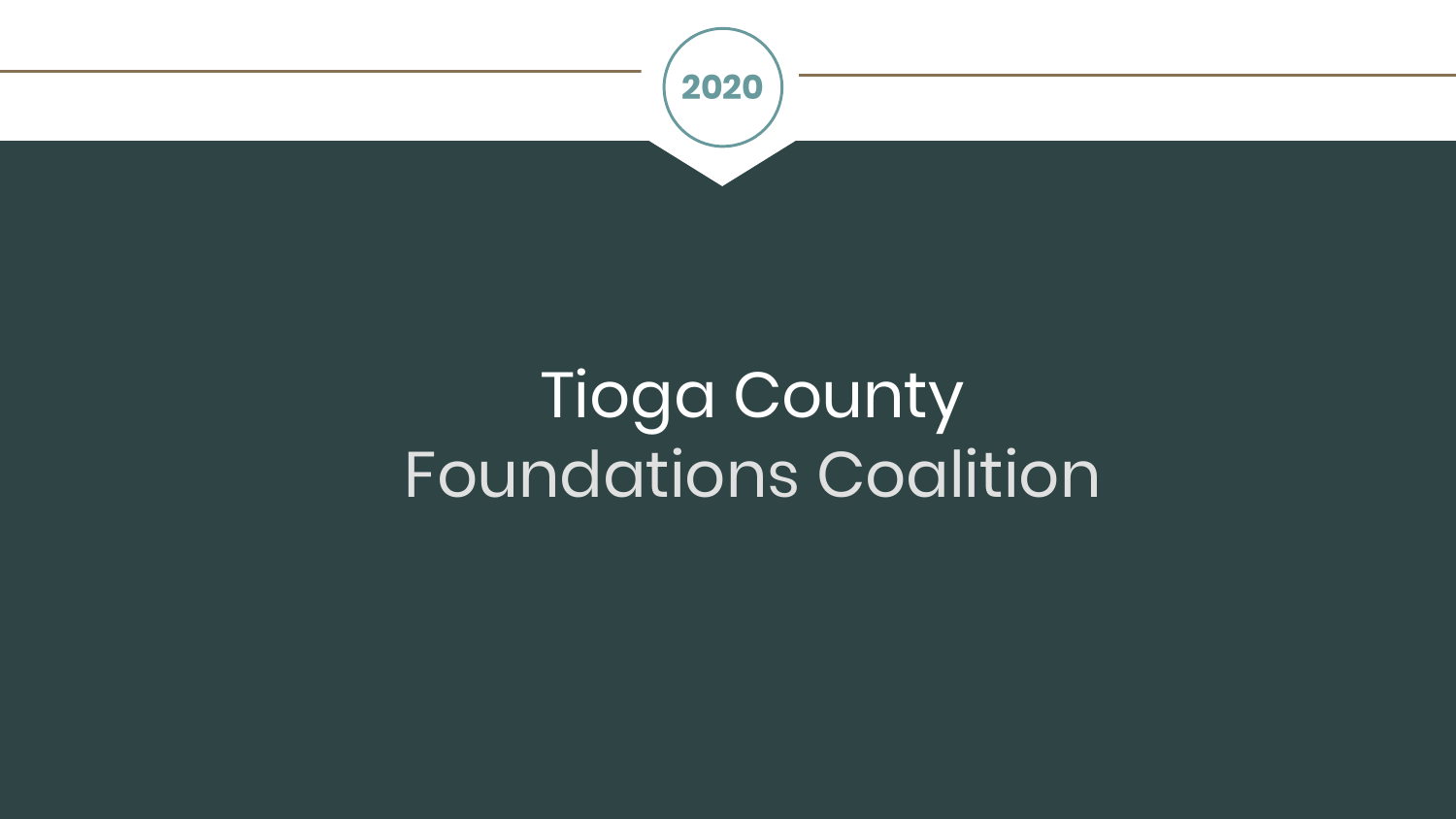## GOALS

The Tioga County Foundations Coalition (TCFC) is comprised of eight charitable foundations that serve Tioga County, NY residents and non-profit organizations. The goals of the TCFC are to promote collective impact, foster a culture of collaboration, and to share information.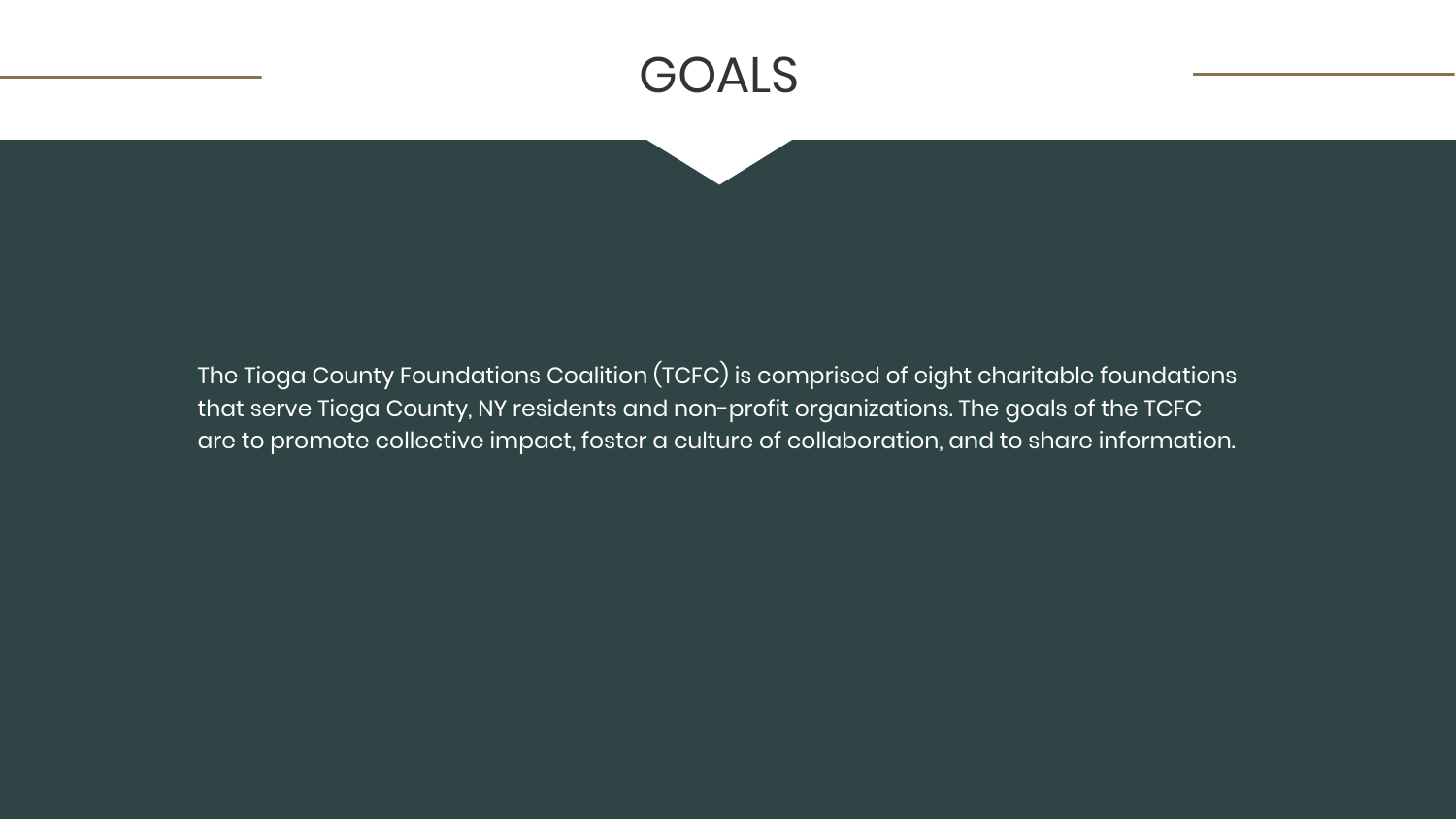www.chbyf.org / (607) 972-7265

## **Charles H. Bassett Youth Foundation, Inc.**

**Bassett Ah-Wa-Ga Center, 34 1/2 Lake Street, Owego, NY 13827 chbyouthfoundation37@gmail.com**

**History:** Founded in 1994 with the passing of Charles H. Bassett, an Owego native and prominent Syracuse attorney, the Foundation sustains and promotes the 150 years of Bassett Family good will and service in Owego and in communities where ancestors lived. The CHB Youth Foundation operates the Bassett Ah-Wa-Ga Center as a catalyst for community youth development, history and heritage. With a local Board of Directors and national Board of Overseers, the Foundation was initially funded and spearheaded by Charles' wife, Betty Ann Bassett, until her passing in 2008 and later by their son, Robert Clarke Bassett.

#### Mission

- Promote positive community youth development through student scholarships for higher education and training.
- Youth volunteer grants to youth serving organizations.
- Youth community service, leadership and history-heritage activities.

#### Application deadline

April 1

#### How to apply

- Obtain application by emailing Foundation at chbyouthfoundation37@gmail.com or find online at www.chbyf.org
- Submit application to Bassett Ah-Wa-Ga Center, 34 1/2 Lake Street, Owego, NY 13827.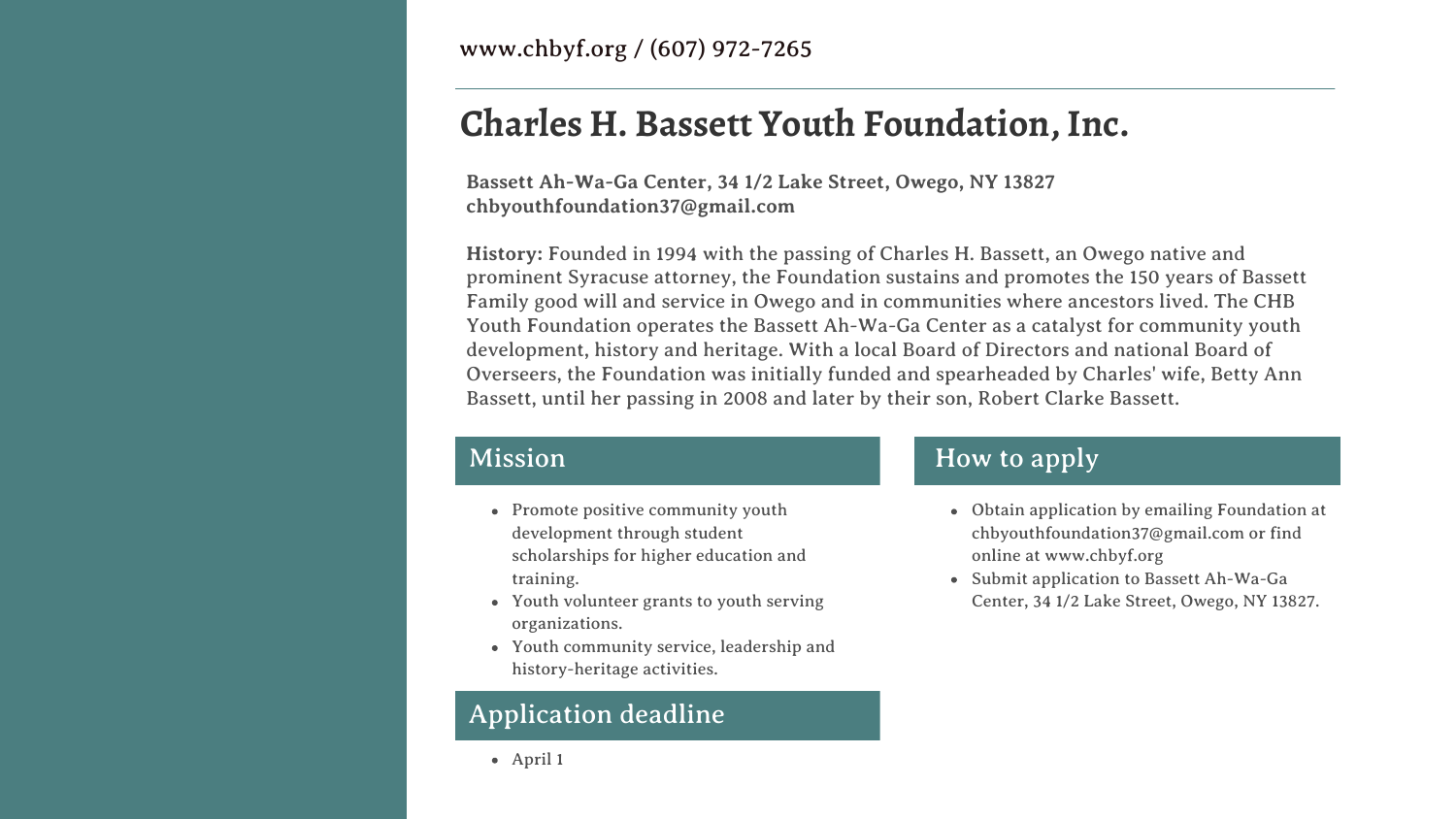www.donorswhocare.org / (607) 772-6773

### **Community Foundation for South Central NY**

**520 Columbia Drive, Suite 100, Johnson City, NY 13790 info@donorswhocare.org**

**History:** Founded in 1997, the Community Foundation for South Central New York encourages and facilitates personal and institutional philanthropy throughout the region by managing a 29 million dollar endowment with 123 funds established by donors to achieve specific charitable goals.

#### Mission

Offer caring individuals an effective way to endow their community in a manner that is responsible, responsive and lasting. Serves Broome, Chenango, Delaware, Otsego and Tioga Counties.

#### How to apply

- Create an online account at www.donorswhocare.org/grant-seekers
- Grant opportunities will be available to an organization once it has created an account.
- When a cycle is open and an application is available, it will show up in your online account dashboard.

#### Application deadline

Varies based on funding source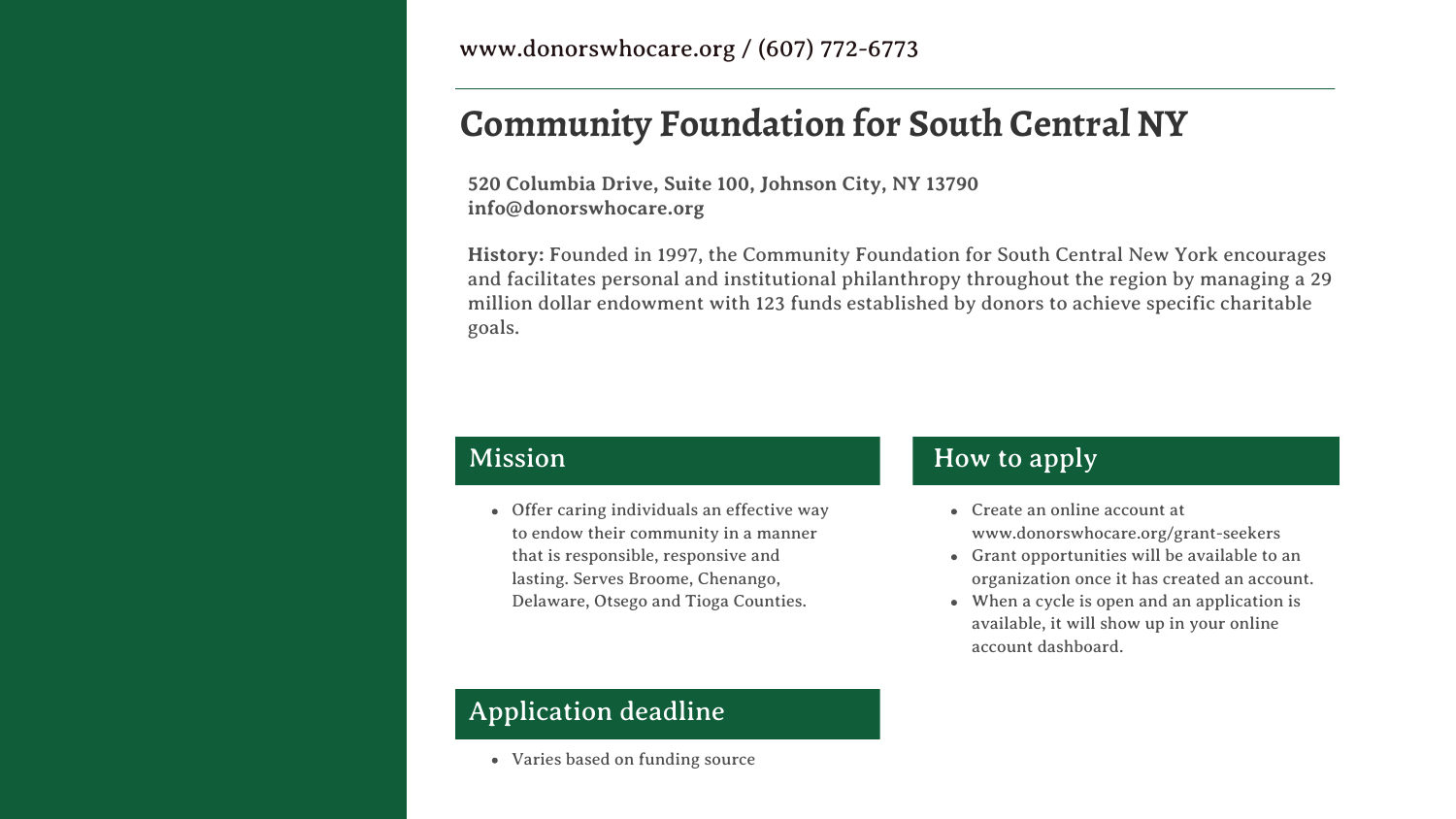www.twintierscf.org / (570) 888-4759

## **Community Foundation for the Twin Tiers**

**104 W. Lockhart Street, Sayre, PA 18840 info@twintierscf.org**

**History:** Founded in 2003, partnering with local donors is critical to us and the communities we serve. We seek to bring together the financial and intellectual capital of civic-minded people, and to focus dollars and energy on the most relevant opportunities and challenges in Bradford, Potter, Sullivan, Tioga counties PA and Tioga County, NY.

The Floyd Hooker Youth Fund was established to support the the youth of Tioga County, NY.

#### Mission

• Improve the quality of life for people living in the Twin Tier region. Develop a spirit of philanthropy. Support nonprofit organizations by connecting donors to community needs. Build permanent charitable funds. Bring people together to solve community problems.

#### Application deadline

Annually in October

#### How to apply

Email info@twintierscf.org or go to www.twintierscf.org/who-receives/grantprograms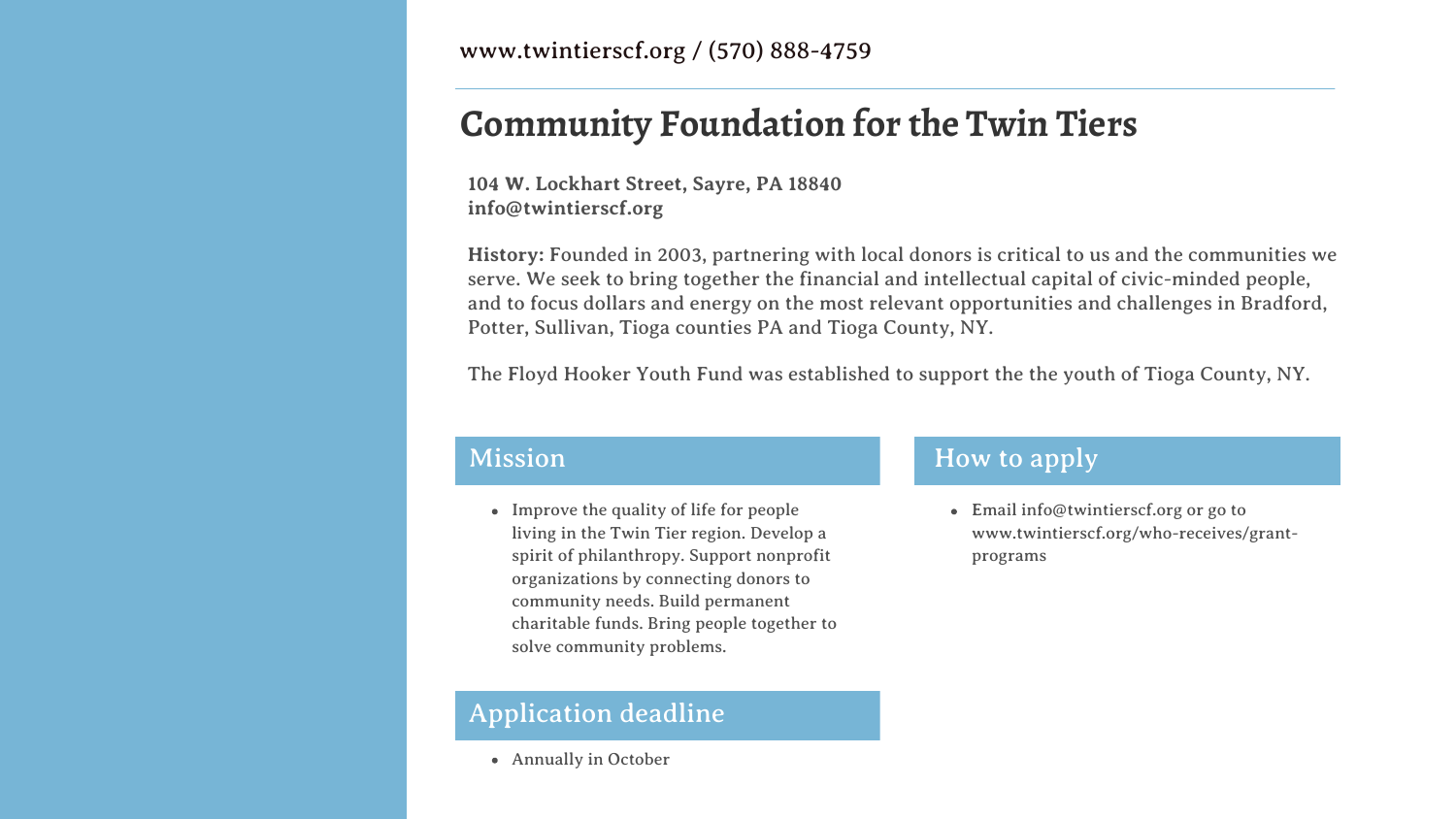(607) 722-0406 / (607) 426-0054

## **Fannie C. Hyde Charitable Trust**

**Chemung Canal Owego Office, 203 Main Street, Owego, NY 13827 Contact:** Ed Morton **emorton@chemungcanal.com**

**History:** Dr. and Mrs. Hyde lived all their lives in the Village of Owego. He was an Ophthalmologist and Director at the Owego National Bank. The fund was set up in 1966 and Fannie C. Hyde carried out the wishes of her husband's will by establishment of the Trust.

#### Mission

Provide financial aid for the creation, development, and support of facilities in the Village of Owego, which provide residents, especially its youth, with healthful and character building recreations. Special attention given to projects in the medical, educational and public safety fields.

#### Application deadline

March 1 and September 1

#### How to apply

Email emorton@chemungcanal.com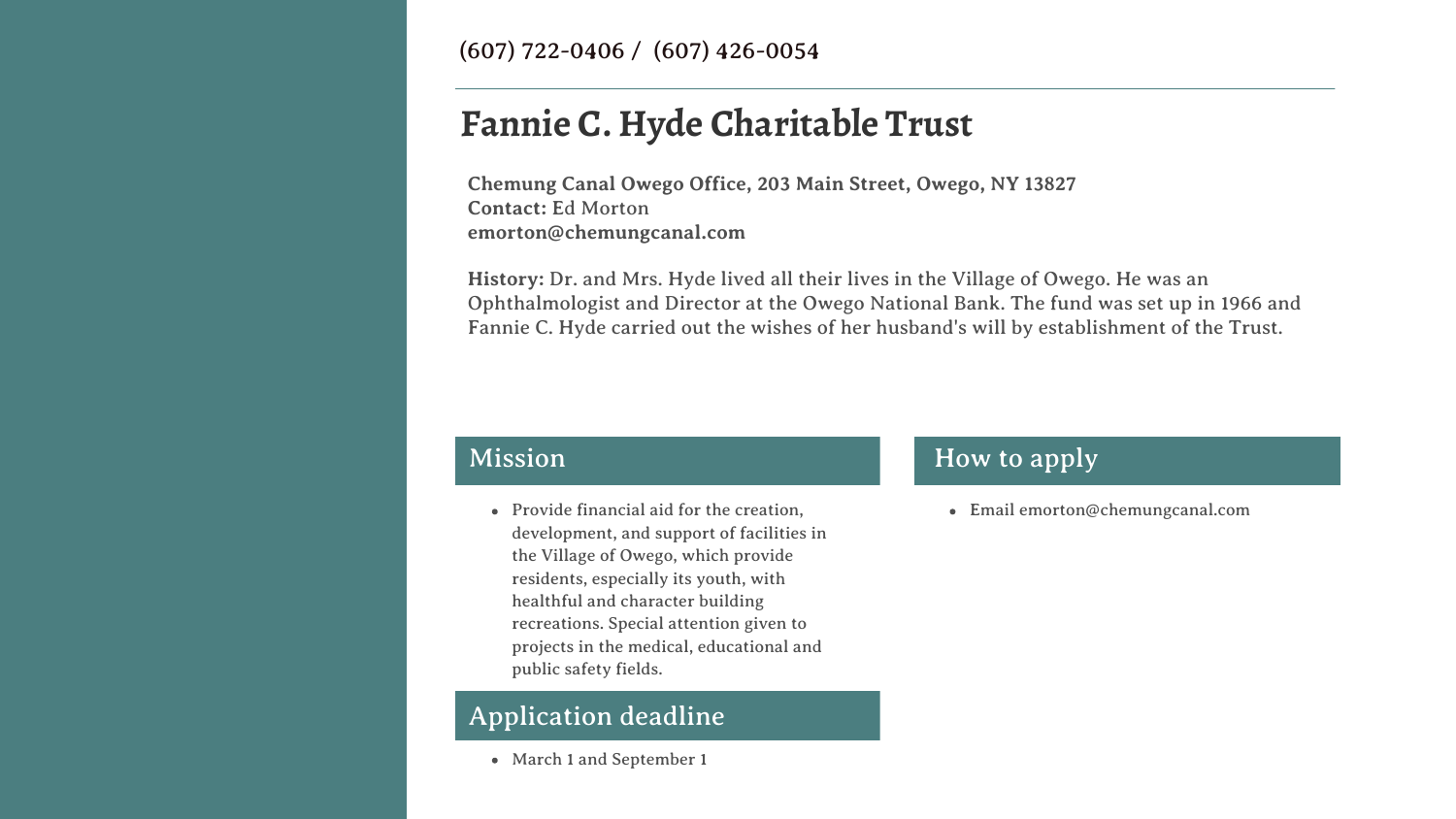www.hookerfoundation.org

## **Floyd "Vic" Hooker Foundation**

**info@hookerfoundation.org**

**History:** Floyd "Vic" Hooker was a lifelong Owego resident. On March 17, 1999 he won \$45 million in the New York State lottery. Upon his death in 2007, 30% of his estate was designated to this foundation.

#### Mission

To benefit the children of Tioga County, NY.

#### How to apply

• Submit electronically through www.hookerfoundation.org

#### Application deadline

Annually in April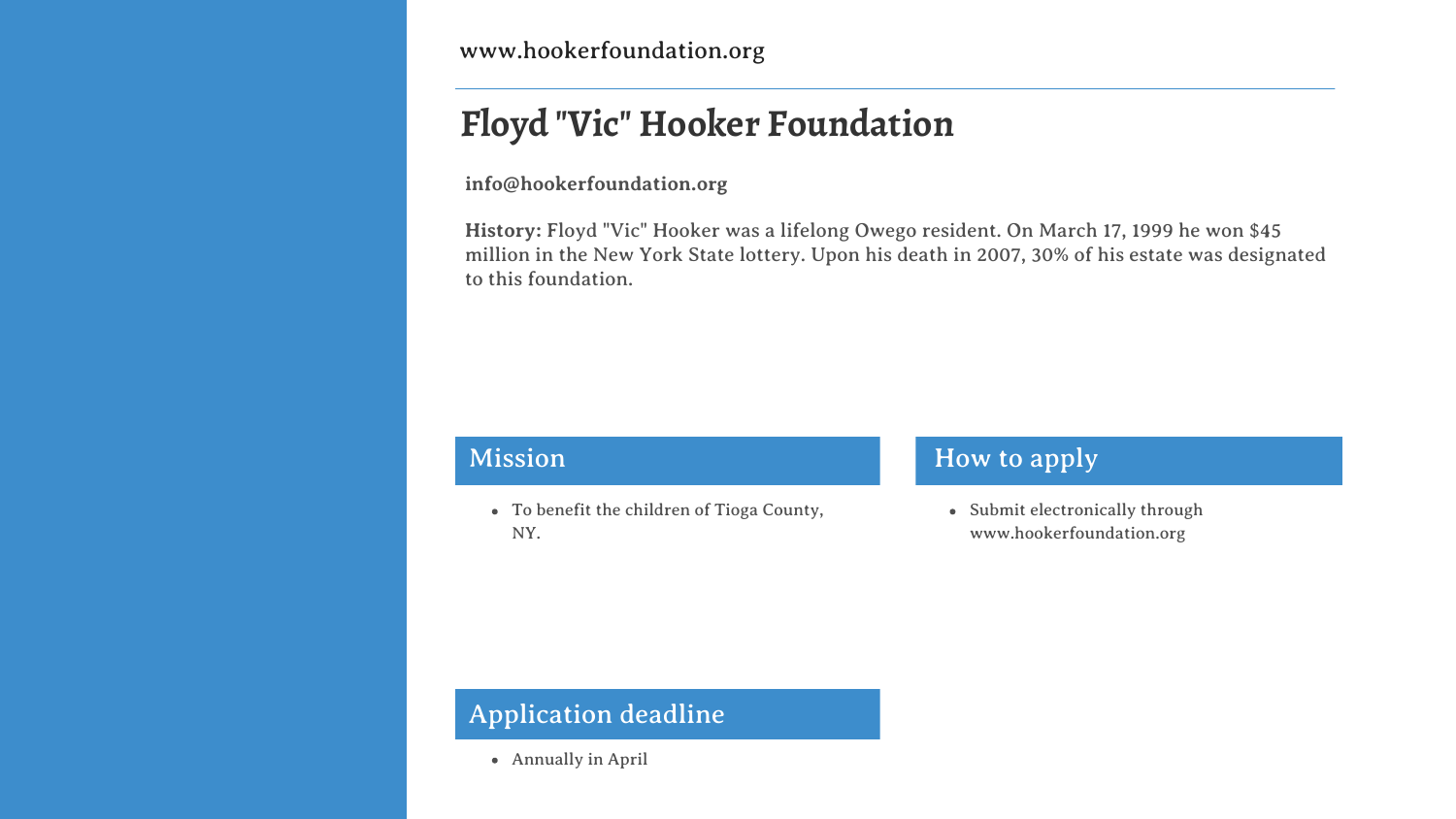www.MFTF.net / (607) 687-0225

### **The Mildred Faulkner Truman Foundation**

**P.O. Box 89, Owego, NY 13827 Contact:** Stephanie Carrigg, Grant Advisor **ssc@mftf.net**

**History:** Mildred Faulkner Truman was born in Owego in 1897 and a lifelong resident. She was a successful investor and upon her death in 1983, her will provided for the establishment of a foundation to fund grants to organizations whose worthwhile projects benefit the residents of Owego, the Owego area and Tioga County.

#### Mission

• Practice responsible stewardship by providing worthwhile grants to organizations that enhance and benefit the residents of Tioga County, NY.

#### How to apply

- Discuss proposal with Grant Advisor prior to submitting application.
- Online and printable forms can be accessed at www.MFTF.net

#### Application deadline

May 15 and November 15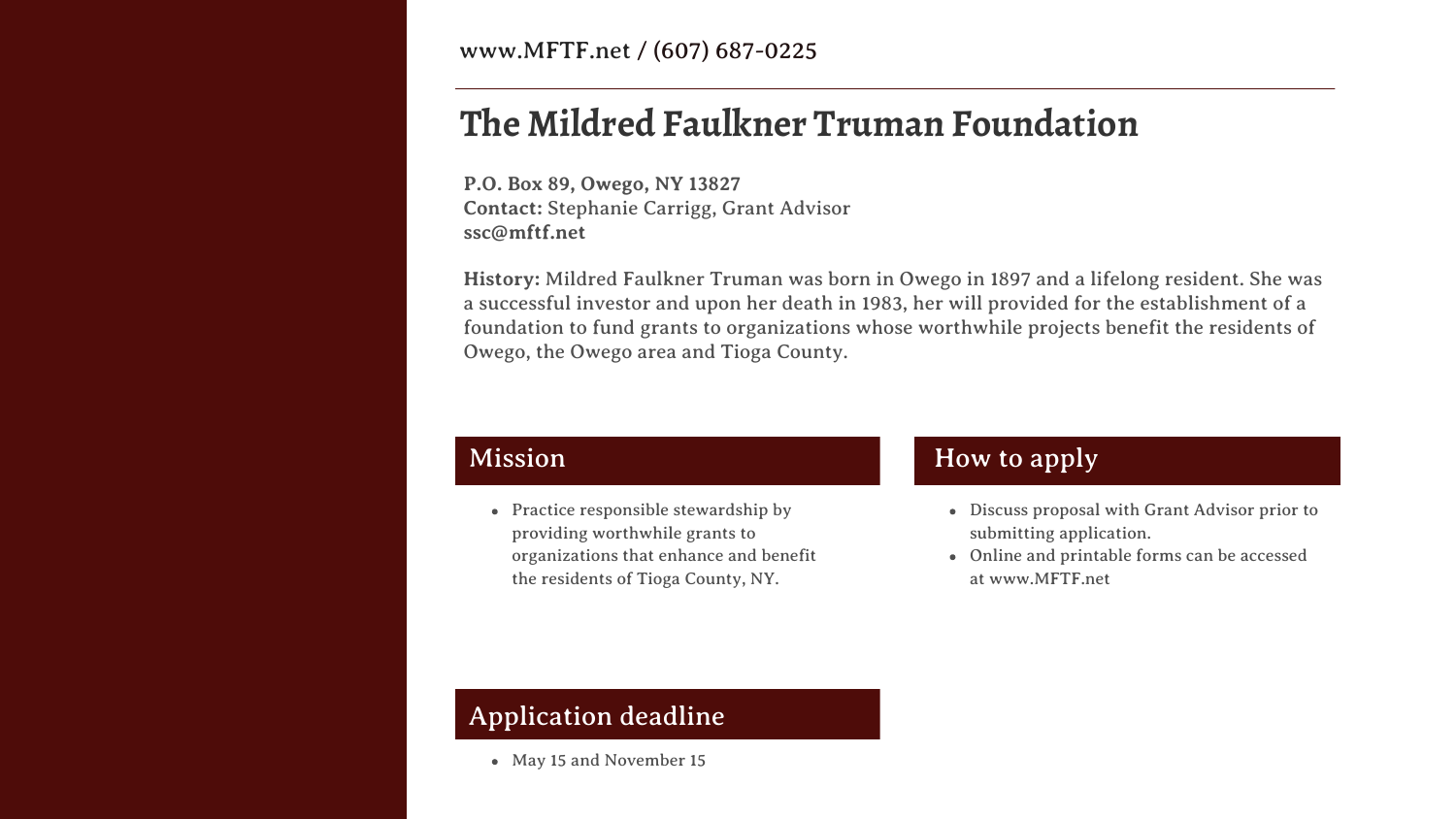www.tcseniorfoundation.com / (607) 687-0229

## **Tioga County Senior Citizens Foundation**

**P.O. Box 117, Owego, NY 13827 seniorcitizensfoundation@yahoo.com**

**History:** Established in 1982 with funds from the sale of the Owego Home for Aged Women, which provided care to older women for decades on Front Street in Owego.

#### Mission

To help the groups that help seniors by providing grants to organizations that enhance the life of older citizens living in Tioga County, New York.

#### How to apply

- Download the printable PDF application at tcseniorfoundation.com/apply-for-a-grant
- Mail to address above or submit electronically.

#### Application deadline

June 1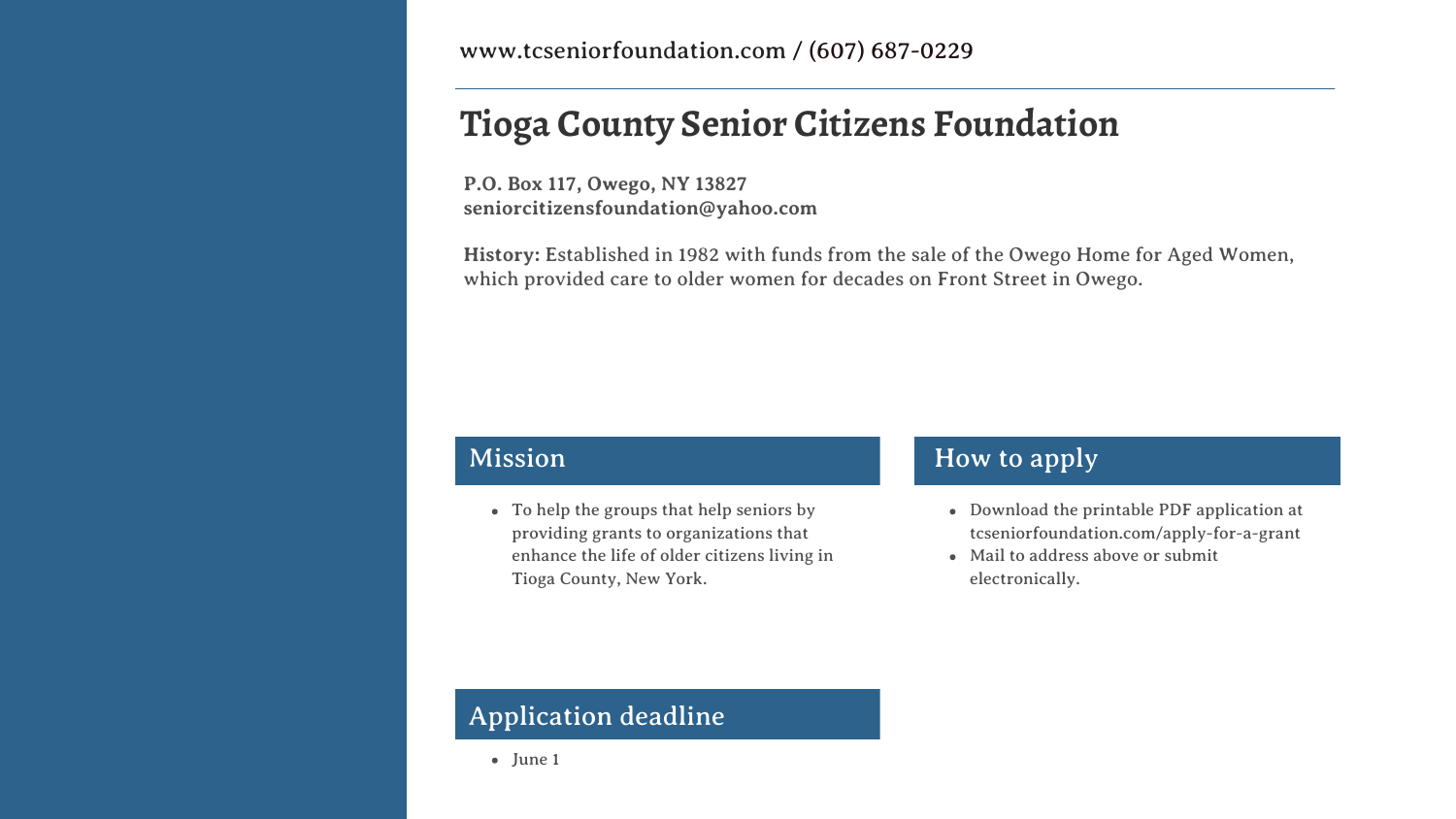www.tiogadowns.com/about-us/foundation / (607) 760-8746

## **Tioga Downs Regional Community Foundation**

**P.O. Box 15, Nichols, NY 13812 TiogaFoundation@TiogaDowns.com**

**History:** Solely funded by personal contributions from Mr. Jeffrey Gural, owner of Tioga Downs Casino Resort. He is dedicated to helping communities and considers it a personal responsibility and privilege.

#### Mission

To promote economic and community development in the counties surrounding Tioga Downs Casino Resort. Serves four counties: Tioga, Broome, and Chemung in New York and Bradford, PA.

#### How to apply

- Download and complete the application located at www.tiogadowns.com/aboutus/foundation
- Submit all required information electronically and submit a paper copy to mailing address above.

#### Application deadline

• November 1